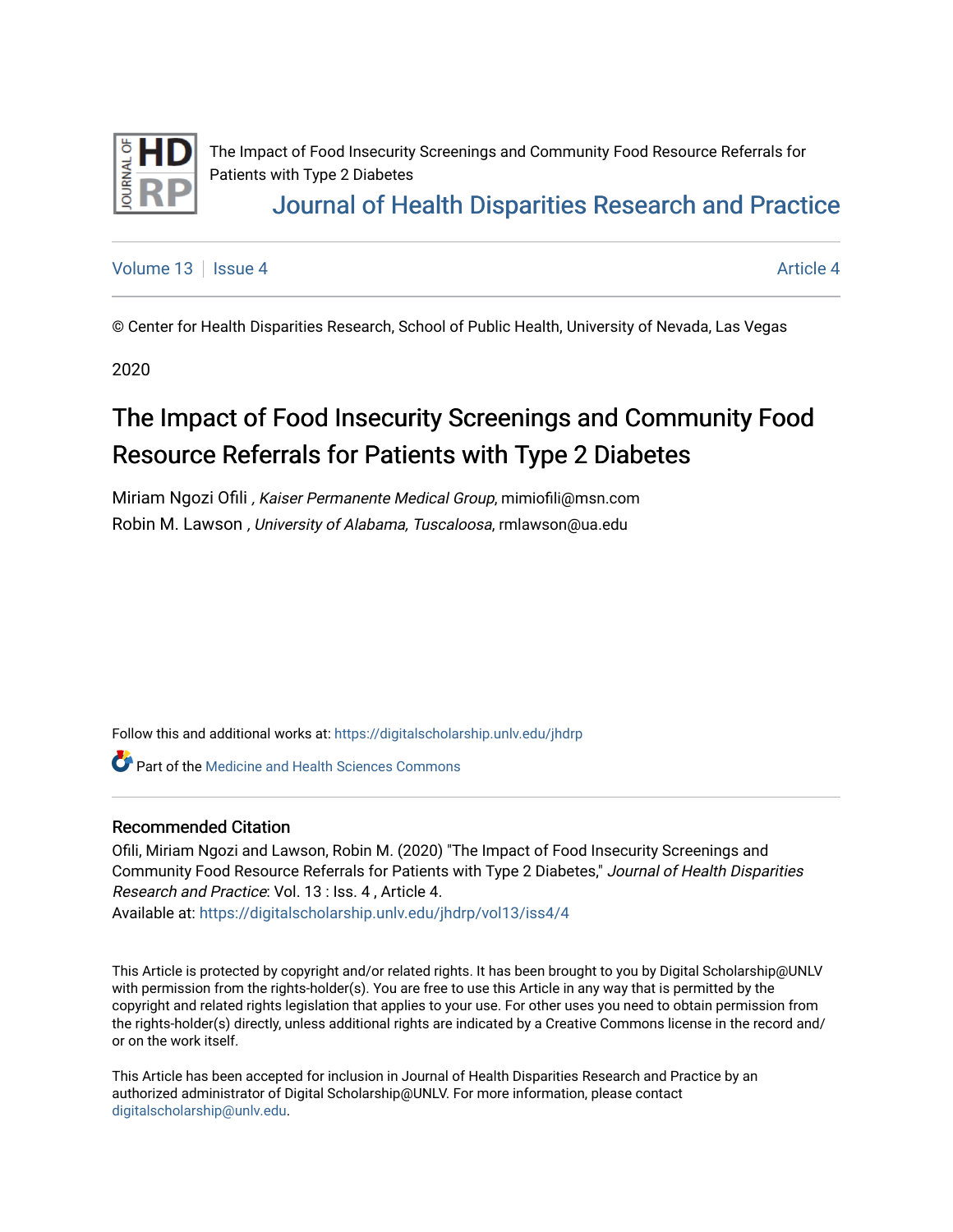#### **Abstract** ABSTRACT

Approximately 50 million people in the United States are food insecure, which makes food insecurity (FI) one of the country's most prevalent health issues. Food insecurity has been shown to be a contributing factor to uncontrolled Type 2 Diabetes (T2D), which affects about 34.1 million adults in the United States. The purpose of this study was to evaluate the effectiveness of integration of an electronic social determinants of health screening and community referral process for adult patients with T2D and FI. The aim was to determine if Hemoglobin A1c (HbA1c) levels are reduced in adult patients with T2D by improved access to food. The study site was a Federally Qualified Health Center that serves a large population of Hispanic patients. All adult patients over the age of 18 years who had a diagnosis of T2D and presented to the clinic for a routine office visit were screened for FI using the Protocol for Responding to and Assessing Patients' Assets, Risks, and Experiences risk assessment tool. Patients who screened positive for FI were referred to community food resources via the Community Resource Network. At the end of the 12-week study period, data regarding utilization of resources and HbA1c levels were obtained. A total of 42 patients with T2D identified as having FI participated in the study, and all of them (100%) were referred to a community food resource. Of those 42 patients, 40 (95%) completed the follow-up questionnaire, and 39 (97%) of the respondents reported utilizing the food resources. There was a statistically significant difference in the pre- and post-intervention HbA1c levels ( $M = 0.45$ ,  $SD = 0.68$ )  $(t_{(41)} = 4.32, p < 0.001, 95\% \text{ Cl} = 0.24 - 0.66).$ 

#### Keywords

Type 2 Diabetes, Food Insecurity, Social Determinants of Health, Community Food Resource Referral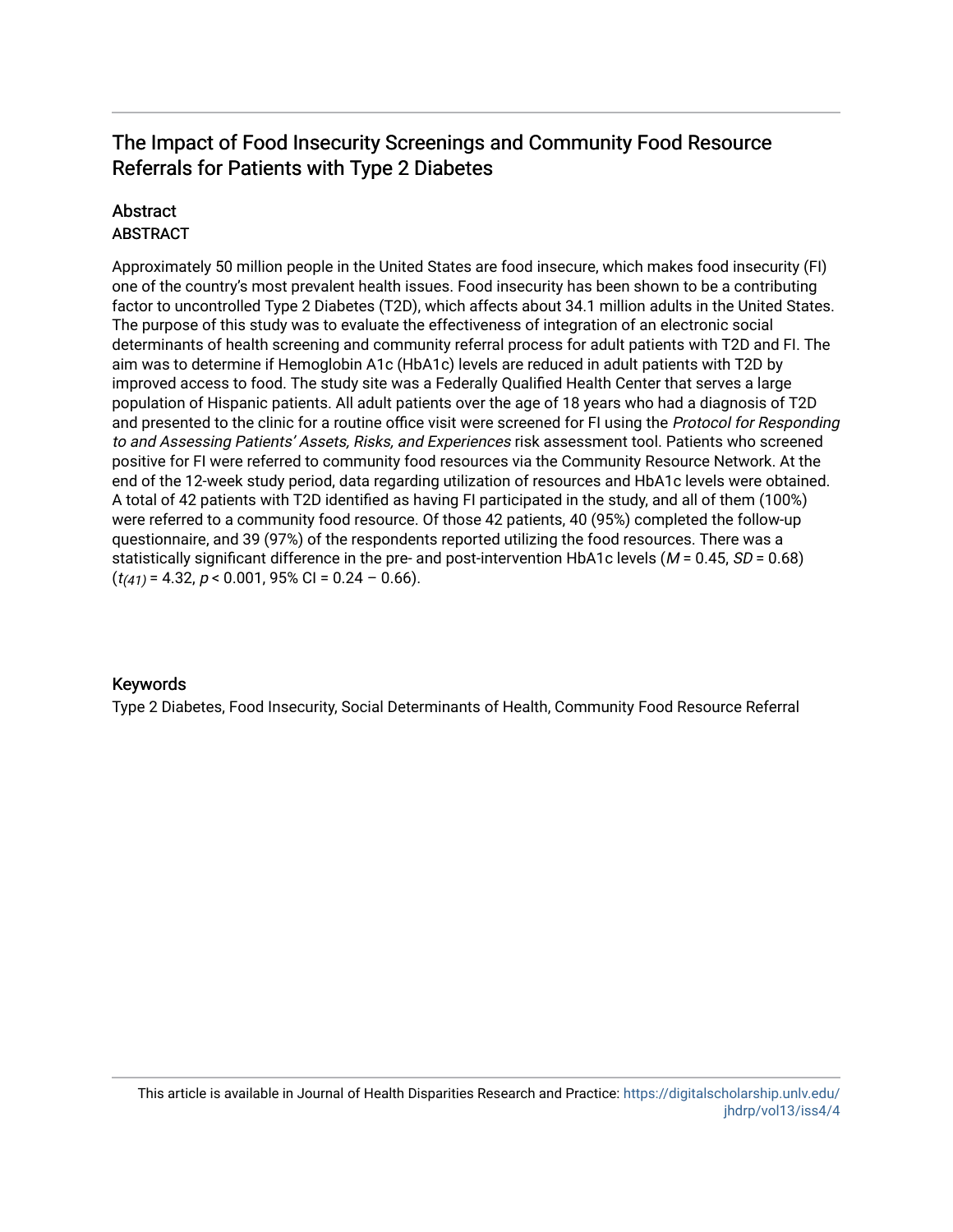

**Journal of Health Disparities Research and Practice Volume 13, Issue 4, Winter 2020, pp. 32-45** © Center for Health Disparities Research School of Public Health University of Nevada, Las Vegas

## **The Impact of Food Insecurity Screenings and Community Food Resource Referrals for Patients with Type 2 Diabetes**

Miriam Ngozi Ofili, Kaiser Permanente Medical Group Robin M. Lawson, University of Alabama, Tuscaloosa *Corresponding Author:* Miriam Ngozi Ofili, mimiofili@msn.com

#### **ABSTRACT**

Approximately 50 million people in the United States are food insecure, which makes food insecurity (FI) one of the country's most prevalent health issues. Food insecurity has been shown to be a contributing factor to uncontrolled Type 2 Diabetes (T2D), which affects about 34.1 million adults in the United States. The purpose of this study was to evaluate the effectiveness of integration of an electronic social determinants of health screening and community referral process for adult patients with T2D and FI. The aim was to determine if Hemoglobin A1c (HbA1c) levels are reduced in adult patients with T2D by improved access to food. The study site was a Federally Qualified Health Center that serves a large population of Hispanic patients. All adult patients over the age of 18 years who had a diagnosis of T2D and presented to the clinic for a routine office visit were screened for FI using the *Protocol for Responding to and Assessing Patients' Assets, Risks, and Experiences* risk assessment tool. Patients who screened positive for FI were referred to community food resources via the Community Resource Network. At the end of the 12-week study period, data regarding utilization of resources and HbA1c levels were obtained. A total of 42 patients with T2D identified as having FI participated in the study, and all of them (100%) were referred to a community food resource. Of those 42 patients, 40 (95%) completed the follow-up questionnaire, and 39 (97%) of the respondents reported utilizing the food resources. There was a statistically significant difference in the pre- and post-intervention HbA1c levels ( $M = 0.45$ ,  $SD =$ 0.68)  $(t_{(41)} = 4.32, p < 0.001, 95\% \text{ CI} = 0.24 - 0.66)$ .

**Keywords:** Type 2 Diabetes, Food Insecurity, Social Determinants of Health, Community Food Resource Referral

#### **INTRODUCTION**

Journal of Health Disparities Research and Practice Volume 13, Issue 4, Winter 2020 <http://digitalscholarship.unlv.edu/jhdrp/> Follow on Facebook: Health.Disparities.Journal Follow on Twitter: @jhdrp The United States (U.S.) Department of Agriculture (USDA, 2019) defines food insecurity (FI) as not being able to obtain adequate food for the household because of insufficient money or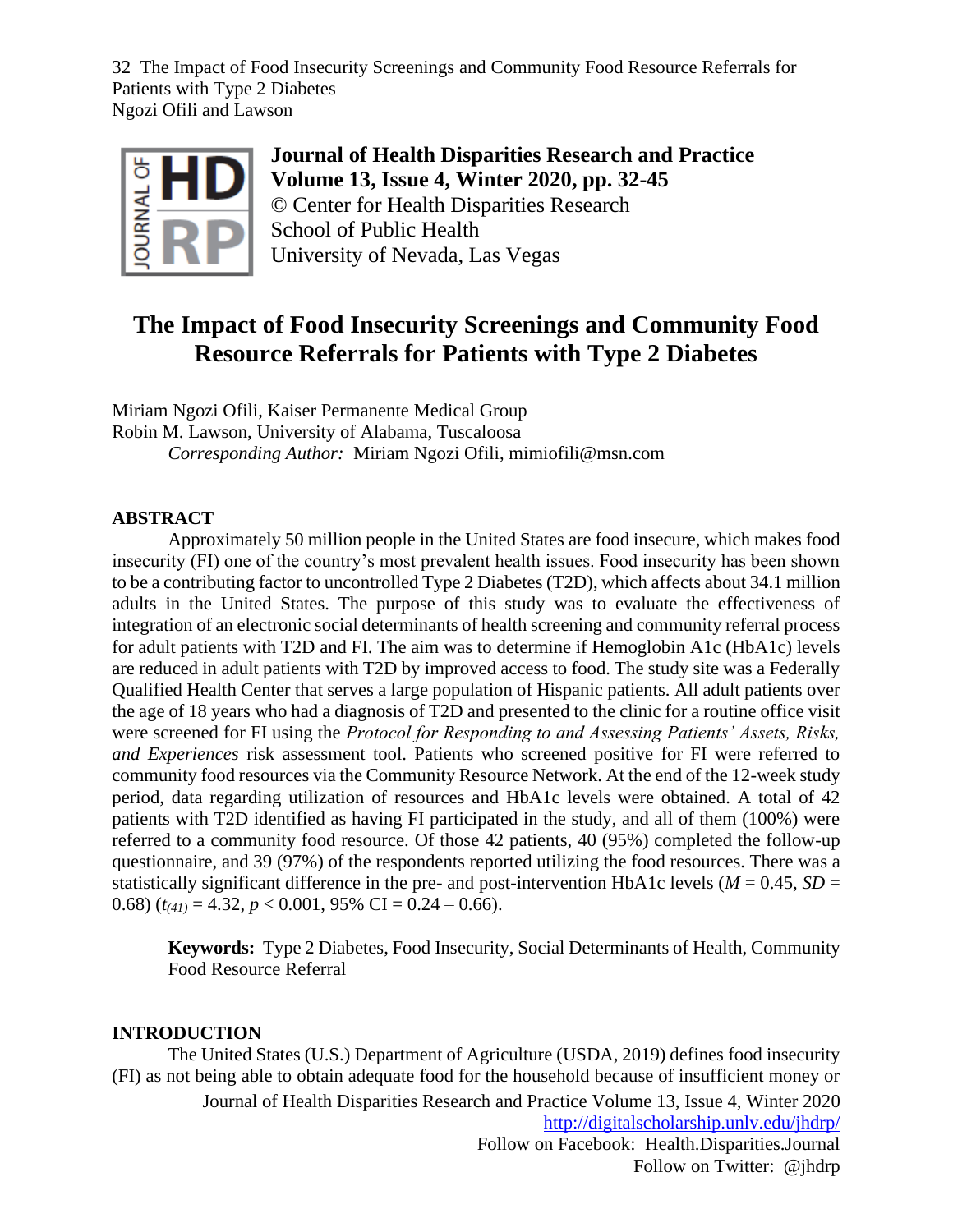other resources. Food insecurity affected approximately 11.1% of U.S. families in 2018 (USDA, 2019). The prevalence of FI in 2018 was highest among American Indians or Alaska Natives (29.8%), followed by Blacks or African Americans (21.2%) and Hispanics or Latinos (16.2%) (United States Department of Health and Human Services (HHS], Healthy People 2020, 2020). One of the Healthy People 2030 objectives for the social determinants of health (SDH) is to decrease FI to 6% in families across the United States (HHS, Healthy People 2030, 2020).

Approximately 34.1 million U.S. adults aged 18 and above suffer from diabetes, which is 13.0% of the country's adult population (National Diabetes Statistics Report 2020, 2020). Latinos from agricultural communities, in particular, are at increased risk for diabetes and suffer from high rates of FI (Moreno et al., 2015). The American Diabetes Association (ADA) stresses that healthcare professionals should strive to refer all patients with diabetes and FI to appropriate resources to improve health outcomes (ADA, 2016).

Food insecurity is a contributing factor to poor health outcomes (De Marchis et al., 2019; Gunderson & Ziliak, 2015; Smith et al., 2016) and screening takes little time, but this SDH is not addressed on a routine basis in clinical settings (Smith et al, 2016). Even when clinics do screen for FI, not much data is available on how effective community food referrals are for the patients who are referred (Marpadga et al., 2019).

#### Food Insecurity and Diabetes

Research has shown a link between FI and diabetes [\(Bermúdez-](https://eds.a.ebscohost.com/eds/detail/detail?vid=26&sid=def4555e-2fca-4374-b274-587511684baf%40sdc-v-sessmgr01&bdata=JnNpdGU9ZWRzLWxpdmUmc2NvcGU9c2l0ZQ%3d%3d)Millán et al., 2019; Gundersen & Ziliak, 2015; Heerman et al., 2016; Moreno et al., 2015; Shalowitz et al., 2017). Three of the studies discussed here either focus on or report a high percentage of Hispanic or Latino populations with diabetes and FI. For example, Moreno et al. (2015) did a cross-sectional survey consisting of 250 Latino adults with diabetes from a large migrant healthcare system in an agricultural community to examine diabetes and FI. Results of the study revealed that 52% of the patients were food insecure. The patients with FI had a higher probability of having uncontrolled HbA1c levels compared to their food secure counterparts. In addition, cost-related underuse of diabetes medication and lower involvement in foot care and dilated eye exams, when compared to individuals with food security, was reported (Moreno et al., 2015).

Similar results were reported by Heerman et al. (2016) in a study consisting of 401 lowincome patients with Type 2 Diabetes (T2D) from safety net primary care clinics, although only 95 (24%) of the sample was classified as Hispanic. Results of this study showed that there was a high prevalence of FI (73%) among the participants. Results also showed that food insecurity was significantly associated with poor self-care behaviors including decreased adherence to recommended diet and calorie restriction, decreased physical activity, a higher rate of medication non-compliance, and worse blood sugar control (Heerman et al., 2016).

Adding to this body of knowledge, Shalowitz et al. (2017) conducted a study on FI and adults with T2D from a multi-site safety net primary care clinic, specifically a Federally Qualified Health Center (FQHC). Of the enrolled 336 patients, 187 (56%) were food insecure, and more than half of them (60%) were Hispanic. Results revealed that the patients with lower food security, as compared to those with higher food security, had a greater likelihood of having more elevated baseline HbA1c levels and be on insulin. In addition, worse glucose control was seen 24 months later (Shalowitz et al., 2017).

In a more recent study, [Bermúdez-](https://eds.a.ebscohost.com/eds/detail/detail?vid=26&sid=def4555e-2fca-4374-b274-587511684baf%40sdc-v-sessmgr01&bdata=JnNpdGU9ZWRzLWxpdmUmc2NvcGU9c2l0ZQ%3d%3d)Millán et al. (2019) used a cross-sectional design to examine the relationship between household FI and inflammation and stress biomarkers on insulin

> Journal of Health Disparities Research and Practice Volume 13, Issue 4, Winter 2020 <http://digitalscholarship.unlv.edu/jhdrp/>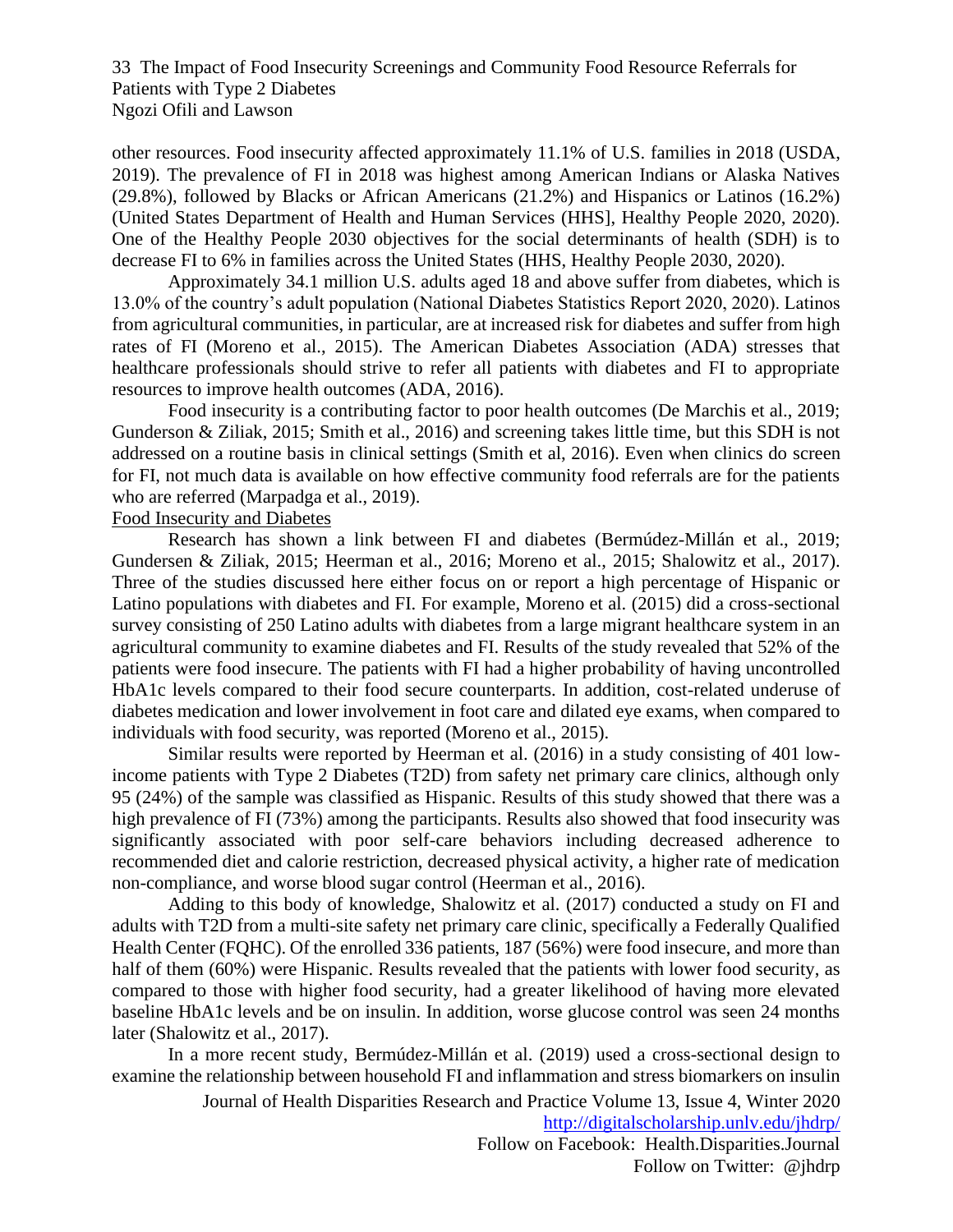resistance among 121 low-income Latinos with T2D. These researchers found that, when compared to food secure individuals, the food insecure individuals had significantly higher highsensitivity C-reactive protein, total cholesterol, glucose, cortisol, insulin, and insulin resistance levels. Results of matching multiple mediations showed that household FI had a significant direct effect on cortisol and high-sensitivity C-reactive protein levels. Results also revealed a direct effect of household FI, high-sensitivity C-reactive protein, and cortisol on insulin resistance [\(Bermúdez-](https://eds.a.ebscohost.com/eds/detail/detail?vid=26&sid=def4555e-2fca-4374-b274-587511684baf%40sdc-v-sessmgr01&bdata=JnNpdGU9ZWRzLWxpdmUmc2NvcGU9c2l0ZQ%3d%3d)Millán et al., 2019).

#### Food Resource Referrals for Food Insecurity

Recent studies have focused on food resource referrals to assist patients with FI. Two of the studies discussed here were completed at clinics where low income Hispanic or Latino patients made up a large percentage of the population. For example, Smith et al. (2016) did a cross-sectional study on implementation of a FI screening and referral program in three student-run free clinics. Of the 430 patients who were screened for FI, 420 (97.7%) were Latino. Results of the study showed that there was a high prevalence of FI needs in patients with diabetes (82.7%) compared to those who did not have diabetes (65.7%). Results also showed that after one year of initiating the program, 77% of the participants were successfully assisted with food needs (Smith et al., 2016).

Nguyen et al. (2016) conducted a pilot study in a university-related FQHC to assist elderly, low-income Hispanic patients find and access community resources to improve diabetes selfmanagement. Food assistance was identified as the second most common need in the study population. At the 3-month follow up, there were no significant differences in diabetes selfmanagement from baseline. However, 50% of the participants had contacted the agencies in which they were referred (Nguyen et al., 2016).

Marpadga et al. (2019) conducted a qualitative study that examined challenges and successes with FI resource referrals at a diabetes clinic connected to a safety net hospital. Results of the study showed that 60% of the participants had FI. Results also showed that if FI screening programs are to be effective, clinic personnel must assist patients with the enrollment process as well as distribute food resource information to them (Marpadga et al., 2019).

 In addition, De Marchis et al. (2019) conducted a systemic review of 23 peer-studies to evaluate the effects of healthcare-based interventions on reducing FI. Process outcomes were included in all of studies that were food resource referral based ( $n = 12, 52\%$ ). Patient referral rates ranged from 30% to 75% after implementation of the intervention. In two randomized control studies that were included in the review, healthcare providers were reported to be more apt to offer food referrals to patients who were screened for social needs compared with patients who were not screened (De Marchis et al., 2019).

#### Barriers and Facilitators to Community Referral Utilization

Barriers and facilitators to the utilization of community referrals for FI have been identified. For example, Marpadga et al. (2019) reported that when participants were contacted by phone 30 days after referral, most of them had not successfully used the food resources. Participants who did not use the food resources reported the barriers as being inaccessibility (e.g., location, long wait time, and hours of operation), competing priorities (e.g., housing and employment), forgetfulness, perceived stability of food support, stigma, inability to cook, and perceived ineligibility. However, accessibility (e.g., delivery options, no wait in line, and location)

> Journal of Health Disparities Research and Practice Volume 13, Issue 4, Winter 2020 <http://digitalscholarship.unlv.edu/jhdrp/> Follow on Facebook: Health.Disparities.Journal Follow on Twitter: @jhdrp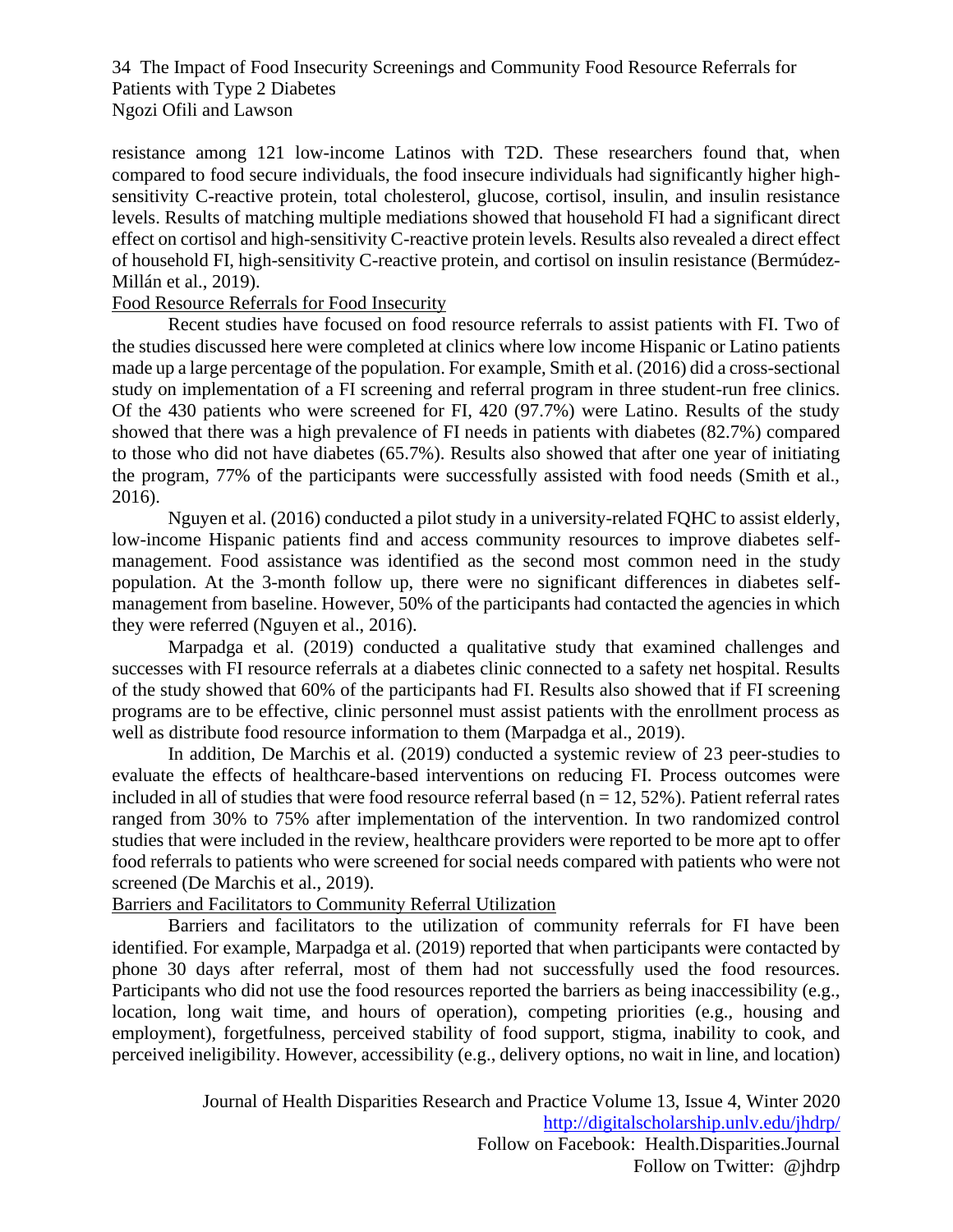and assistance with enrollment to the referred resources were listed as facilitators to use of the food resources (Marpadga et al., 2019).

In a longitudinal, repeated measure quasi-experimental study, Cohen et al. (2017) evaluated the effect that a brief verbal waiting room-based healthy food education initiative had on low-income patient consumption of produce and utilization of a statewide healthy food incentive called the *Double Up Food Bucks* (DUFB) program. Out of the 177 patients who enrolled in the study, 127 (72%) completed it. The study revealed a significant increase in the use of the DUFB program from baseline (AOR = 19.2, 95% CI = 10.3, 35.5,  $p < 0.001$ ), with 69% of the participants using the program at least once and 34% using it three or more times. Results also revealed that the intervention was associated with statistically and clinically significant increases in the consumption of produce (Cohen et al., 2017). Cohen et al. (2019) conducted a follow-up study to examine barriers and facilitators to the DUFB program use. Results showed that insufficient market locations, limited hours of operation, misunderstanding of program use, and lack of transportation were barriers to referral utilization. However, first-time participants reported that the intervention was the main contributing factor in their success of using the DUFB program (Cohen et al., 2019).

#### Electronic Referrals for Food Insecurity

Research shows that integration of a screening tool into the Electronic Health Record (EHR) is associated with a higher number of referrals (Martel, Klein, Hager, & Cutts, 2018; Smith et al., 2016) and can help healthcare providers deliver better care to patients with diabetes and FI (Thomas, Fitzpatrick, Sidani, & Gucciardi et al., 2018). For example, Martel et al. (2018) conducted a retrospective, observational study to evaluate the effects of integrating an EHR order for food resource referrals in an urban county hospital after it partnered with a local food bank. The study revealed that food resource referrals for patients identified with FI increased from 1,003 to 1,519 one year after implementation. In addition, the food bank successfully contacted 1,129 (74%) of the patients, and 954 (63%) of them reported receiving food aid (Martel et al., 2018). Smith et al. (2016) reported that referral to appropriate community resources increases when a FI screening tool is incorporated into a clinic's EHR and made standard of practice.

Further, Thomas et al. (2018) developed and incorporated a FI screening initiative for adults with T2D into the EHR of a diabetes care clinic. Results of the study revealed that FI screenings help healthcare providers feel better prepared to assist food insecure adult patients with their diabetes self-care management. One healthcare provider who participated in the study reported that being able to access the screening questions in the EHR provides for continuity of care because the patients do not always see the same practitioner (Thomas et al., 2018). Needs Assessment

The literature reflects a growing body of knowledge that there is an association between FI and T2D. The literature also supports implementation of a screening and community food referral program for FI in patients with T2D, which could lead to improved HbA1c levels. In addition, the literature reinforces the need to address barriers to food resource utilization to improve patient outcomes, including those related to T2D.

The study site serves a large population of Hispanic patients. About 80% of the patients are uninsured. Patients pay out of pocket based on a discounted or sliding fee schedule rate. Most of the patients are from low-income immigrant families. Many of them do not qualify for Medicaid services and have difficulty affording medications and follow-up care. Approximately 60% to 70%

> Journal of Health Disparities Research and Practice Volume 13, Issue 4, Winter 2020 <http://digitalscholarship.unlv.edu/jhdrp/>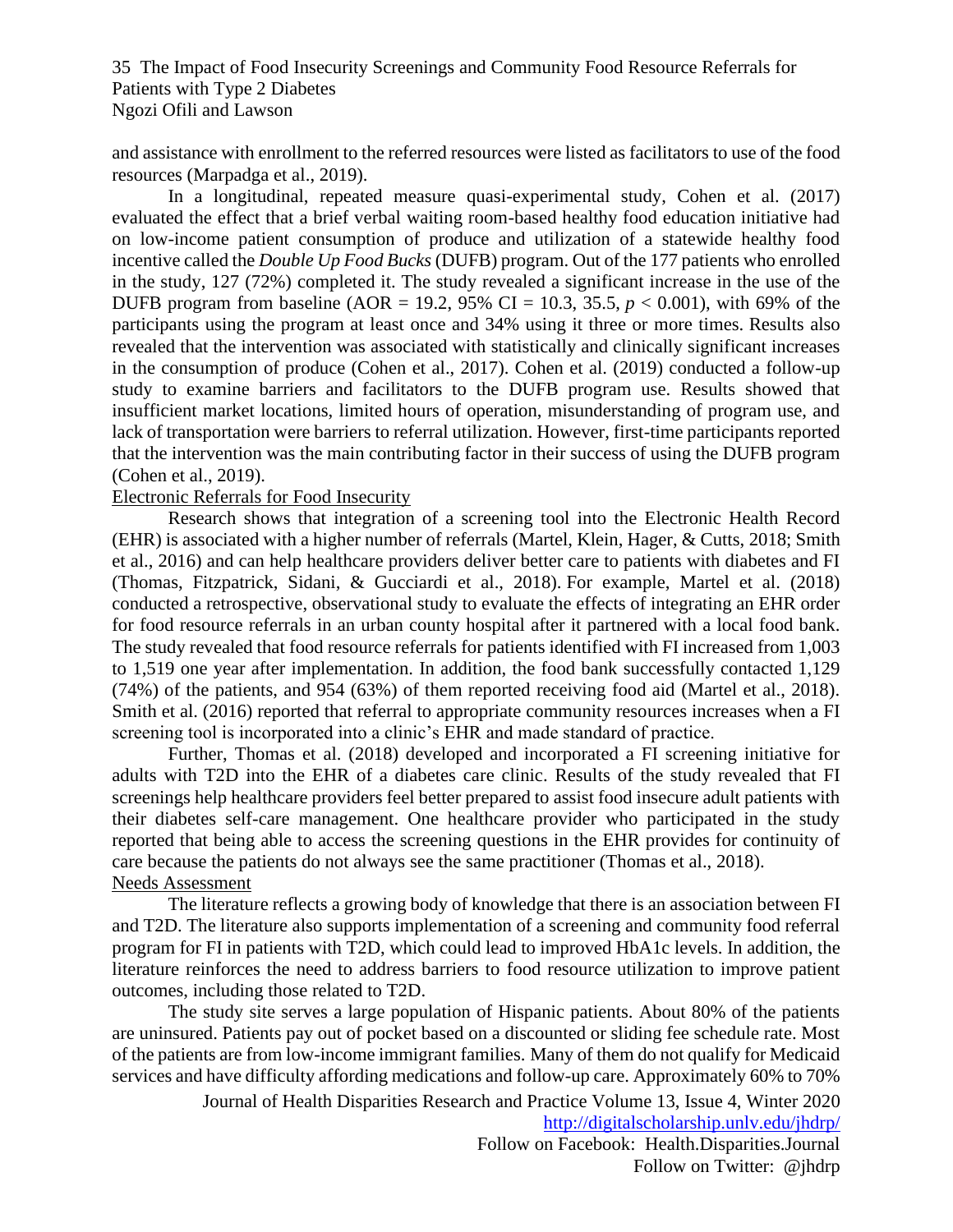of the adult patients have T2D or prediabetes. Until January 2, 2020, the clinic did not screen patients for FI and, thus, did not refer them to a community resource for food. Factors such as these (e.g., poverty, uninsured status, a high chronic disease prevalence, and lack of resources) contribute to poor patient outcomes.

The clinic had been using the Community Referral Network (CRN) platform to refer patients to medical specialists, but it had not been using it to refer patients with FI because screening for social needs was not being done. On January 2, 2020 (prior to the study), the clinic integrated an electronic SDH tool into its EHR to screen for FI and began using the CRN to refer patients with FI to community food resources as a strategy to improve patient outcomes. The clinic selected the electronic *PRAPARE: Protocol for Responding to and Assessing Patients' Assets, Risks, and Experience* tool because it contains national core measures for community priorities. Thus, the tool would allow the clinic to identify and address a variety of patients' social health needs. It was not known at that time if integration of the screening tool and referral process would be effective in improving patient outcomes at the clinic. Purpose

The purpose of this study was to evaluate the effectiveness of integration of an electronic SDH screening and community referral process for adult patients with T2D and FI. The aim was to determine if HbA1c levels were reduced in adult patients with T2D by improved access to food. For purposes of this study, improved access to food was defined as participant utilization of the food resource at least once during a 12-week time period. The objectives were to (a) evaluate the effectiveness of the screening and referral process (e.g., number of adult patients with T2D identified as having FI, number of community resource referrals made for FI, number of patients with FI who followed up with the community resource in which they were referred, and pre- and post-intervention HbA1c levels) and (b) identify patients' utilization and barriers of the community food resource.

#### **METHODS**

#### Design, Study Site, and Sample

A prospective design was used to evaluate the effectiveness of integration of an electronic SDH screening and community referral process after a 12-week time period. This study was conducted at a single-site FQHC in Southern California. All adult patients over the age of 18 years with a diagnosis of T2D and FI were recruited for participation during the month of February 2020. Patients under the age of 18 and those without a diagnosis of T2D were excluded. Data were collected during the months of March through May 2020. The University of Alabama Institutional Review Board approved the study.

Electronic Tools Integrated at the Study Site and Used for Data Collection

*A. PRAPARE: Protocol for Responding to and Assessing Patients' Assets, Risks, and Experience:*

The *PRAPARE: Protocol for Responding to and Assessing Patients' Assets, Risks, and Experiences* original paper version is a 21-item questionnaire that collects data on SDH needs (National Association of Community Health Centers [(NACHC], 2019a). Healthcare organizations can now collect the data electronically by using the EHR template. The tool uses a preventative medical approach to address socioeconomic factors that impact health behaviors, access, health outcomes, and healthcare cost. Several analyses of the tool showed good to excellent

Journal of Health Disparities Research and Practice Volume 13, Issue 4, Winter 2020

<http://digitalscholarship.unlv.edu/jhdrp/>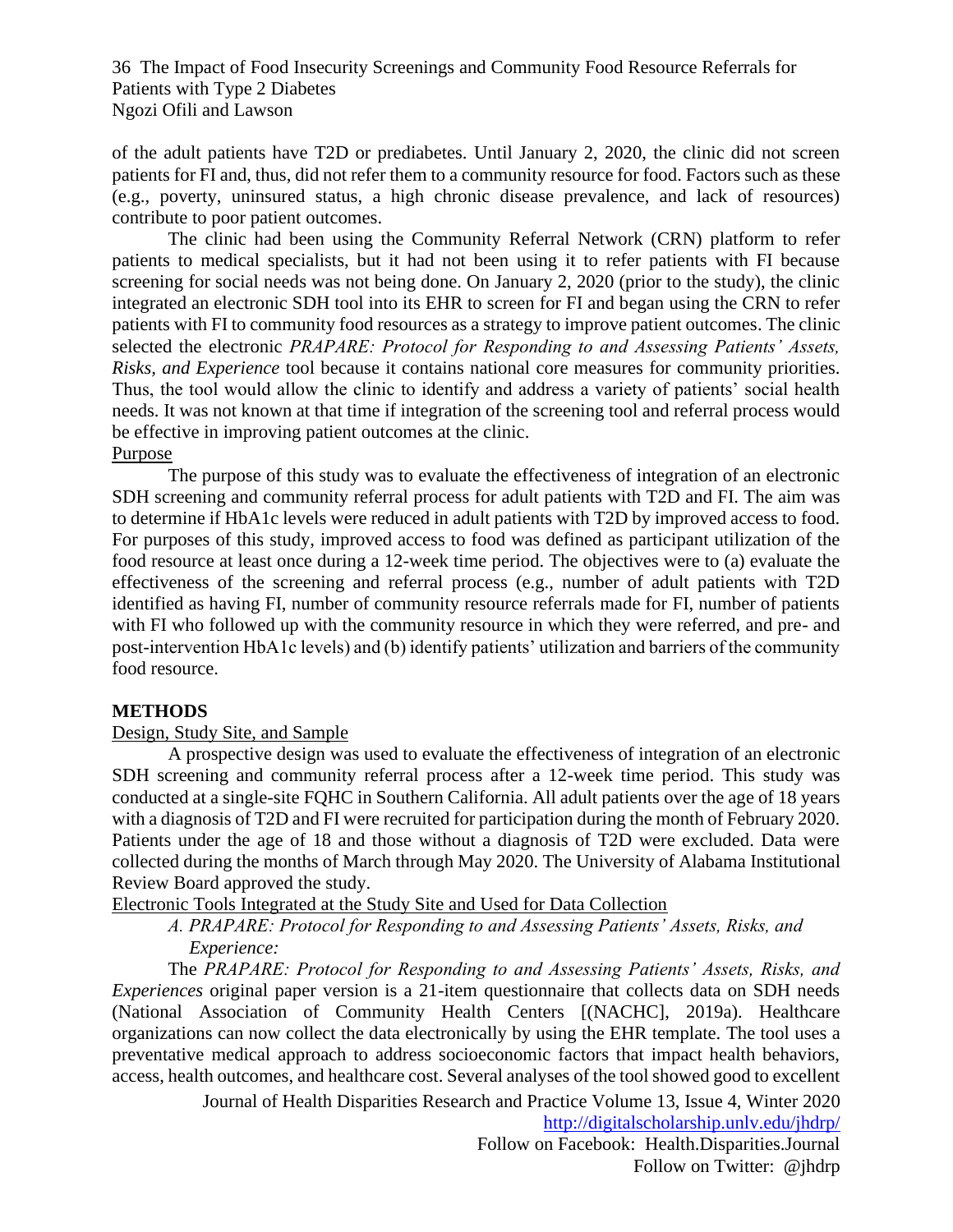validity. The greatest lower bound was rated as excellent with a score of 0.935, and the Cronbach's Alpha was rated as good with a score of 0.86 (NACHC, 2019b). The tool is evidence based and aligns with national initiatives, like Healthy People 2030, to address SDH in communities.

#### *B. Community Referral Network:*

The Community Referral Network (CRN) is a web-based software platform that represents a collaboration of agencies working together to facilitate and provide medical, dental, and social service referrals for safety net patients in Southern California (Community Referral Network, n. d.). Healthcare organizations may use the platform free of charge to connect patients to needed community services. When a patient is referred electronically via the CRN, the appropriate agency close in proximity contacts the patient within one week regarding the needed service. Intervention

All adult patients over the age of 18 years who had a diagnosis of T2D and presented to the clinic for a routine office visit were screened for FI using the PRAPARE tool. Patients who screened positive for FI were referred to a community food resource, such as a food bank or food pantry, electronically via the CRN application by the health care provider. Clinic staff followed up with the patients via phone within two weeks of the referral to confirm they had been contacted by the community food resource in which they were referred. These processes were implemented as the standard of care in January 2020. Food insecurity was determined by the patients' selection of "Food" to the question as shown in Table 1.

#### **Table 1. PRAPARE Food Insecurity Screening Question**

In the past year, have you or any family members you live with been *unable* to get any of the following when it was *really needed*? Check all that apply.

▪ **Food←**

**Clothing Utilities** Childcare Medicine or any healthcare (medical, dental, mental health or vision) Phone Other (please write in notes) I do not have problems meeting my needs I choose not to answer this question

Journal of Health Disparities Research and Practice Volume 13, Issue 4, Winter 2020 During the month of February 2020, on the same day of the patients' office visits, the care coordinator met briefly with the patients with T2D who screened positive for FI to let them know about the study (e.g., to evaluate effectiveness of the electronic SDH screening and community resource referral process that had recently been implemented by the clinic). The patients who expressed a potential interest were asked for permission to share their contact information with the principal investigator (PI). The care coordinator generated a list of interested patients for the PI on a weekly basis. The PI called the patients on the list to share additional study information and arranged to meet with them within one week after their office visit if they were still interested. During this meeting, the PI reviewed the informed consent with them. Patients who voluntarily agreed to participate in the study signed the informed consent form at that time. The PI contacted

<http://digitalscholarship.unlv.edu/jhdrp/>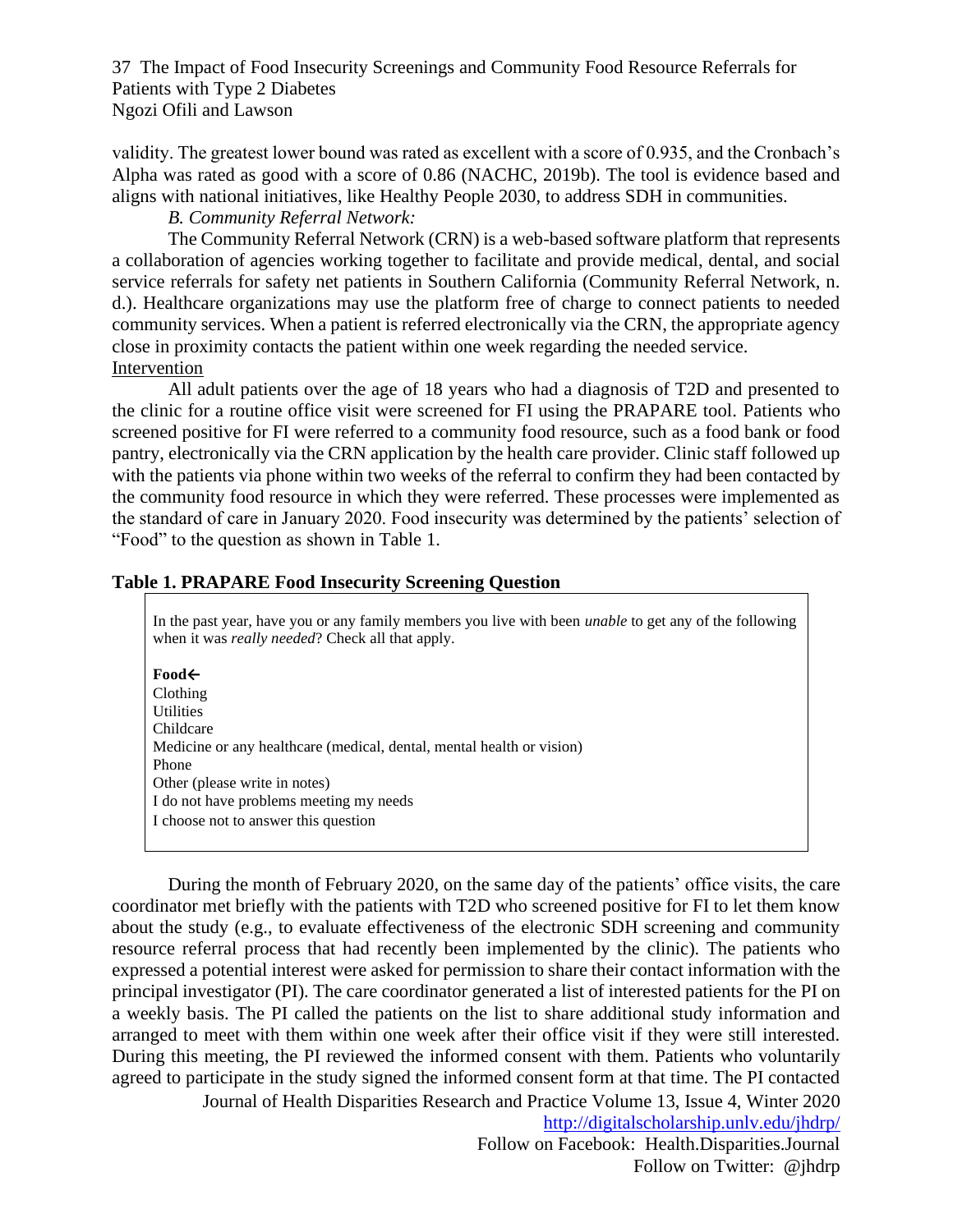the patients via phone 4 weeks after enrollment to encourage use of the food resource. Figure 1 depicts the study processes.

#### **Figure 1. Study Process Flow Diagram**



*Note*. PRAPARE = Protocol for Responding to and Assessing Patients' Assets, Risks, and Experience; T2D = Type 2 Diabetes; CRN = Community Referral Network; PI = Principal Investigator; HbA1c = Hemoglobin A1c

#### Data Sources

Several data sources were used in this study. The number of adult patients with T2D identified as having FI was obtained from a report generated by the electronic PRAPARE tool. The number of food resource referrals was obtained from a report generated by the CRN application. The pre- and post-intervention HbA1c levels and patient demographic data were obtained from the EHR. Additional quantitative and qualitative data were obtained via phone from the patients.

#### Data Collection

The data were collected by the PI and included (a) the number of adult patients with T2D identified as having FI, (b) the number of community resource referrals made for FI, (c) the number of patients with FI who followed up with the community resource in which they were referred, and (d) pre- and post-intervention HbA1c levels. Demographic data (age, gender, and race) was also

> Journal of Health Disparities Research and Practice Volume 13, Issue 4, Winter 2020 <http://digitalscholarship.unlv.edu/jhdrp/> Follow on Facebook: Health.Disparities.Journal Follow on Twitter: @jhdrp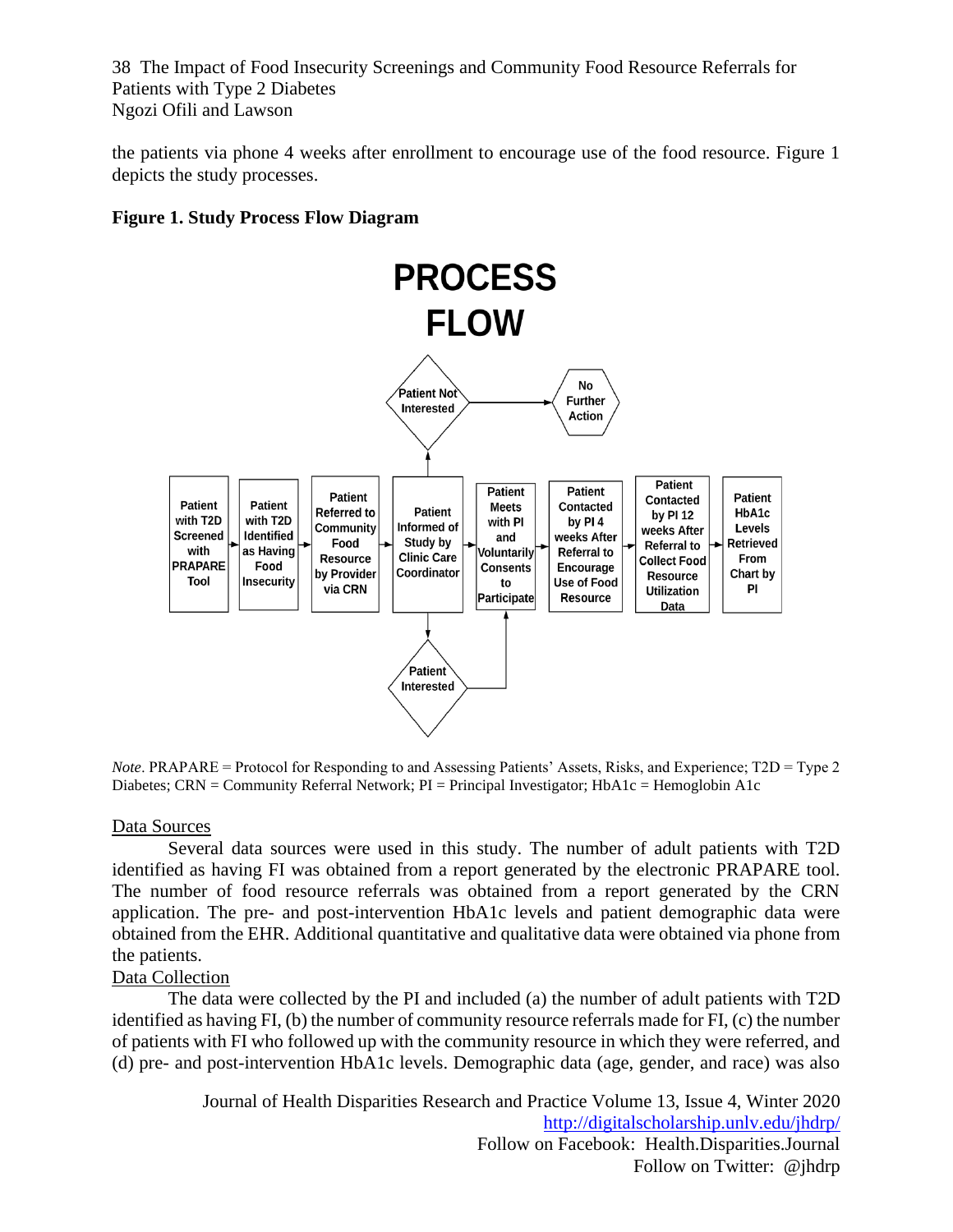collected. The PI contacted the patients via phone 12 weeks after enrollment to determine utilization of the community food resource and assess for barriers. The questions contained in the *Community Food Resource Utilization Questionnaire,* which was created by the PI*,* are displayed in Table 2. Data were tracked by the PI on a paper data collection sheet that was stored in a locked cabinet inside a locked room in the study site to ensure confidentiality.

#### **Table 2. Community Food Resource Utilization Questions**

- 1. Did you use the community food resource in which you were referred? (Yes/No) If yes, proceed with questions 2 through 4. If no, skip to question 5.
- 2. How many times did you use the community food resource?
- 2. 3. If you did not return to the community food resource after your initial visit, what was the reason?
- 3. 4. Were you satisfied with the services provided by the community food resource? (Yes/No)
- 5. What was the reason you did not use the community food resource?

#### Data Analysis

The Statistical Package for the Social Sciences (SPSS) version 25 was used to analyze the pre-/post-intervention data at the end of the 12-week time period. Descriptive statistics were used to provide the demographic characteristics of study participants. A paired t-test was used to calculate the differences in the pre- and post-intervention HbA1c levels. The P-value of  $< .05$  was used to determine statistical significance. The number of times that the patients used the community food resource was calculated using the information reported on the *Community Food Resource Utilization Questionnaire*.

#### **RESULTS**

#### Demographics of Study Participants

Out of 67 patients with T2D, 51 (76%) screened positive for FI. Of those 51 patients who screened positive for FI, 42 of them consented to participate in the study. The mean age of participants was 55.8 years (SD =  $\pm$  12.1), with ages ranging from 38 to 90 years. Most of the participants were in the following three age groups: above 65 years  $(21.4\%, n = 9)$ , between ages 60 to 64 (19%,  $n = 8$ ), and 40 to 44 years (19%,  $n = 8$ ). More than half (61.9%,  $n = 26$ ) of the participants were female, and the majority  $(90.5\%, n = 38)$  of them were Hispanic (see Table 3).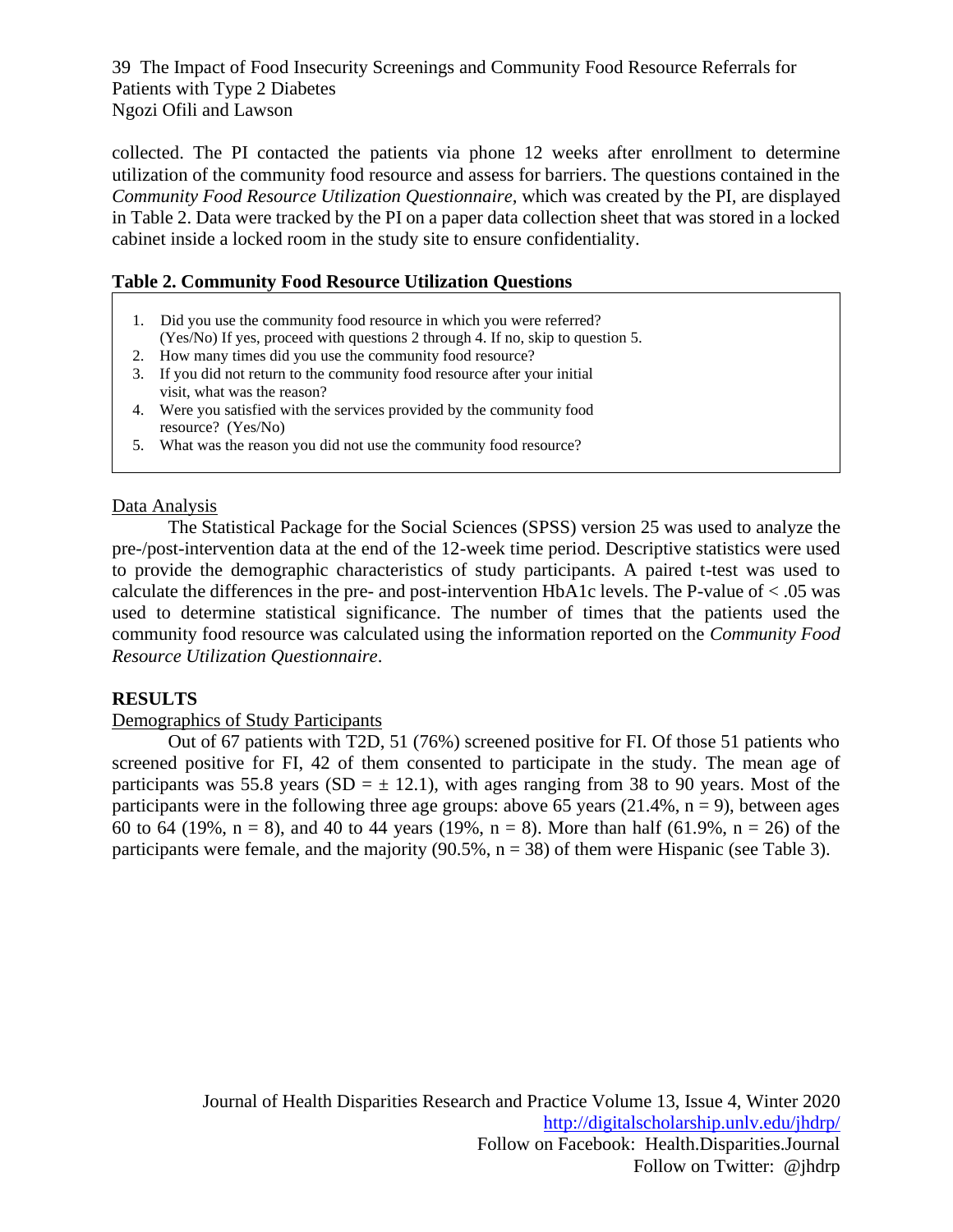| <b>Characteristics</b> |                                  | <b>Number</b>  | Percent $(\% )$ |  |
|------------------------|----------------------------------|----------------|-----------------|--|
|                        | Age $(yr)^a$ 55.8 (±12.1)        |                |                 |  |
| <b>Age Category</b>    |                                  |                |                 |  |
| $35 - 39$              |                                  | 3              | 7.1             |  |
| 40-44                  |                                  | 8              | 19.0            |  |
| 45-49                  |                                  | $\overline{4}$ | 9.5             |  |
| 50-54                  |                                  | $\overline{4}$ | 9.5             |  |
| 55-59                  |                                  | 6              | 14.3            |  |
| $60 - 64$              |                                  | 8              | 19.0            |  |
| $65+$                  |                                  | 9              | 21.4            |  |
| <b>Sex</b>             |                                  |                |                 |  |
| Male                   |                                  | 16             | 38.1            |  |
| Female                 |                                  | 26             | 61.9            |  |
| Race                   |                                  |                |                 |  |
|                        | <b>Black or African American</b> | 3              | 7.1             |  |
| Hispanic               |                                  | 38             | 90.5            |  |
| Pacific Islander       |                                  | 1              | 2.4             |  |

#### **Table 3. Demographics of Study Participants (N = 42)**

*Note.* <sup>a</sup>Expressed as mean ± SD

#### Access to and Utilization of Community Food Resource

Of the 42 participants, 40 (95%) responded to the 12-week follow-up questionnaire. Table 4 shows the respondent utilization of the community food resource. Of the 40 respondents who completed the follow-up questionnaire, almost all of them (97.5%, n =39) used the resource. The majority (80%) of the respondents used the resource from 1 to 15 times. All the respondents who utilized the resource were satisfied with the services provided. The one respondent who did not use the resource reported the reason as, "*I got a second job, no time.*"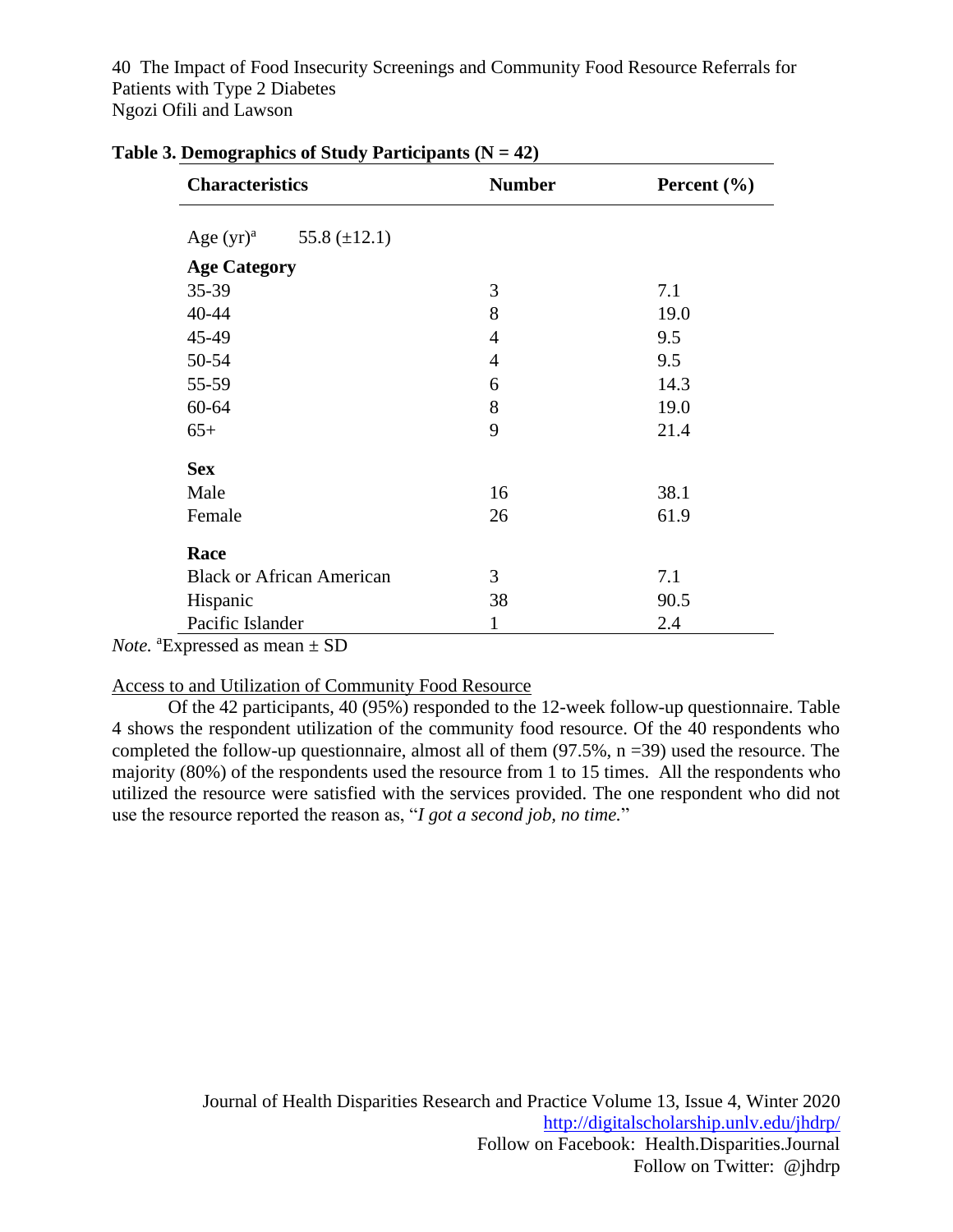| <b>Characteristics</b>                                                         | <b>Number</b>  | <b>Percent</b> |
|--------------------------------------------------------------------------------|----------------|----------------|
| Respondent used the referred community food<br>resource                        |                |                |
| Yes                                                                            | 39             | 97.5           |
| N <sub>0</sub>                                                                 | 1              | 2.5            |
| The number of times respondent used the<br>community food resource             |                |                |
| $+$                                                                            |                |                |
| $1 - 5$                                                                        | 11             | 28.2           |
| $6 - 10$                                                                       | 9              | 23.1           |
| $11 - 15$                                                                      | 11             | 28.2           |
| $16 - 20$                                                                      | $\overline{2}$ | 5.1            |
| >21                                                                            | 6              | 15.4           |
| Respondents satisfied with services provided at<br>the community food resource |                |                |
| Yes                                                                            | 39             | 100            |
| N <sub>o</sub>                                                                 | $\overline{0}$ | $\overline{0}$ |
| Barriers to community food resource use                                        |                |                |
| Got a second job, no time                                                      | 1              | 100            |

| <b>Table 4. Respondent Utilization of Community Food Resource</b> |  |  |  |
|-------------------------------------------------------------------|--|--|--|
|-------------------------------------------------------------------|--|--|--|

Effects of the Community Food Resource on the Pre- and Post-HbA1c Levels

Results from the pre- and post-intervention HbA1c levels in the 12-week study period revealed that the mean pre-intervention HbA1c level was  $10.03$  (SD =  $\pm$  1.42), and the mean postintervention HbA1c level was  $9.58$  (SD =  $\pm$  1.39). As shown in Table 5, results also revealed that there was a statistically significant difference in the pre- and post-intervention HbA1c levels ( $M =$ 0.45,  $SD = 0.68$ ) ( $t_{(41)} = 4.32$ ,  $p < 0.001$ , 95% CI = 0.24 - 0.66).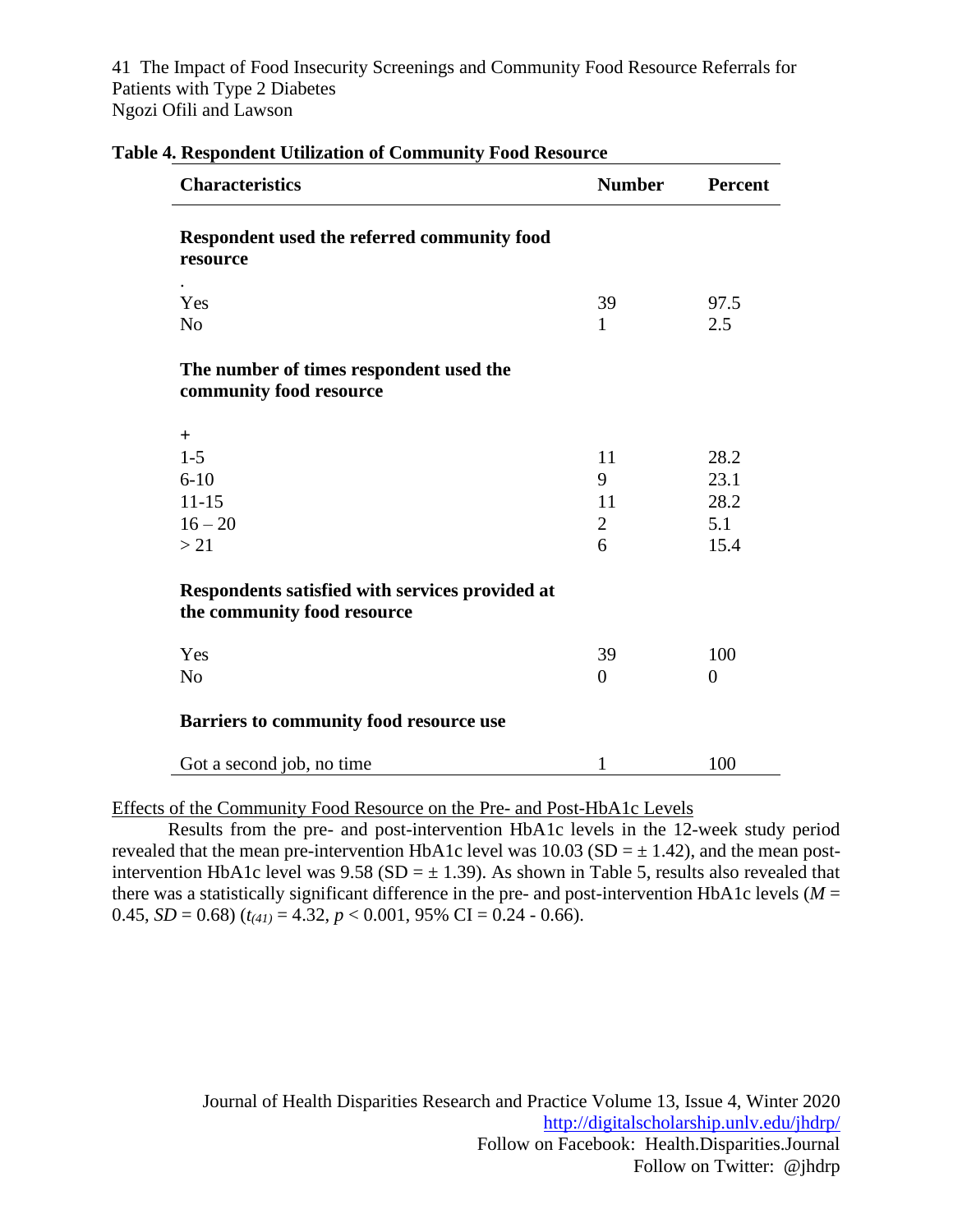|                 | Mean | <b>SD</b> | SЕ<br><b>Mean</b> |       | 95% CI | $\mathbf{t}$ | DF | Sig.    |
|-----------------|------|-----------|-------------------|-------|--------|--------------|----|---------|
|                 |      |           |                   | Lower | Upper  |              |    |         |
| Pair: Pre HbA1c |      |           |                   |       |        |              |    |         |
| and Post HbA1c  | .45  | .68       | .10               | .24   | .66    | 4.315        | 41 | < 0.001 |

| Table 5. Pre- and Post-Intervention HbA1c Paired Samples Test |  |
|---------------------------------------------------------------|--|
|---------------------------------------------------------------|--|

*Note.* CI = Confidence Interval; DF = Degrees of Freedom; SD = Standard Deviation; SE = Standard Error; sig = Significance; t  $=$  t Statistic

#### **DISCUSSION**

Studies have shown that a high prevalence of FI exists among patients with diabetes (Heerman et al., 2015; Marpadga et al., 2019; Moreno, et al., 2015; Nguyen et al., 2016; Shalowitz et al., 2017; Smith et al., 2016). The current study revealed that 76% (51/67) of adult patients with T2D were food insecure, which aligns with the findings of these studies. Studies have also shown worse diabetes control in patients with FI as compared to those who are food secure [\(Bermúdez-](https://eds.a.ebscohost.com/eds/detail/detail?vid=26&sid=def4555e-2fca-4374-b274-587511684baf%40sdc-v-sessmgr01&bdata=JnNpdGU9ZWRzLWxpdmUmc2NvcGU9c2l0ZQ%3d%3d)Millán et al., 2019; Heerman et al., 2016; Moreno et al., 2015; Shalowitz et al., 2017). Implementation of a FI screening and referral program has been shown to be successful in assisting low-income patients with diabetes who have food needs (Smith et al., 2016).

Results of this study suggest that improved access to food was associated with improved HbA1c levels in low-income patients with T2D and FI. Integration of the electronic SDH screening and community referral process demonstrated positive results. Specifically, 100% of the patients with T2D were screened for FI, and 100% of the patients with T2D identified as having FI were referred to a community food resource during the 12-week study period. Almost all the patients  $(97.5\%, n = 39)$  used the resource, and most of them used it more than once. Moreover, there was a statistically significant reduction in the mean HbA1c level from baseline.

It is likely that integration of the referral process into the EHR at the study site contributed to the 100% referral rate. This likelihood is supported by findings from other studies such as those by Martel et al. (2018) and Smith et al. (2016). The electronic referral process reduced the likelihood of misplaced paperwork, was cost-effective, and saved time for both the patient and the healthcare providers. The healthcare providers were able to refer the patients to a community food resource by simply clicking the referral button during their routine office visit. Thus, the patients did not have to wait to be contacted or return to the clinic at a later date/time for the referral.

Findings from the *Community Food Resource Utilization Questionnaire* revealed that all (100%) of the patients who used the food resource returned to the same community agency in which they were referred after their initial visit. The patients were referred to an agency in close proximity to their homes or places of work. This factor may have decreased potential transportation and time issues for the patients thereby increasing the likelihood that they would return. Given the positive outcomes revealed in this study, the clinic decided to continue with the processes currently in place.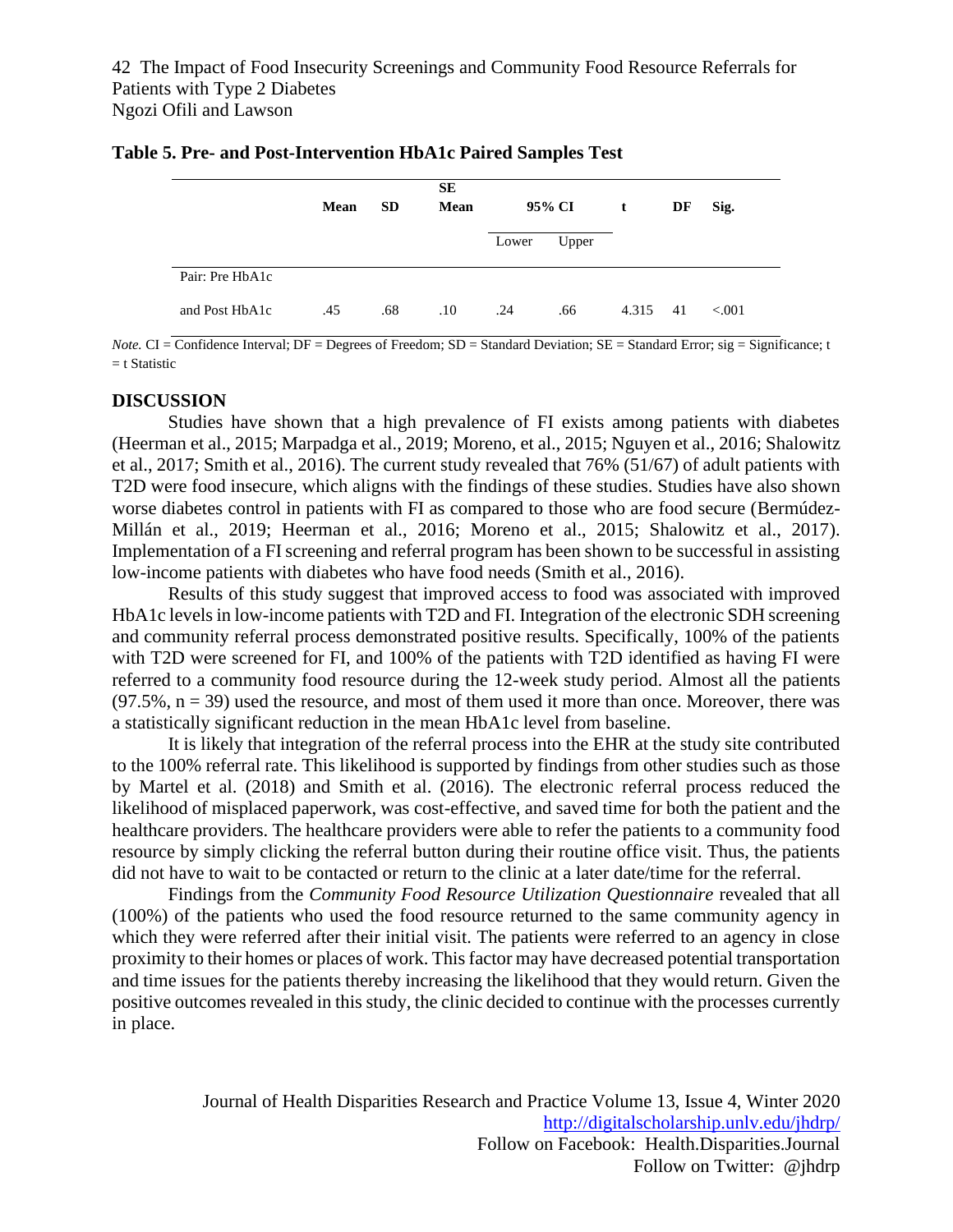#### Limitations

This study has several limitations. First, a small convenience sample of patients with T2D who presented to the clinic for a routine office visit over a 4-week time period was used. Recruiting patients for a longer time period may have yielded a larger sample size. Second, participants were followed for only a 12-week time period. Following participants over time may have yielded different results. Third, FI was determined by patients' selection of 'food' to a single question in the PRAPARE tool. Use of a more robust screening tool to measure FI may have led to identification of an increased number of food insecure individuals. Last, the study took place at a single site, and most of the participants were Hispanic. The lack of geographic and racial/ethnic diversity would decrease generalizability of the results.

#### **CONCLUSION**

Food insecurity is one of the most prominent health issues facing the nation today, and it has been shown to be a contributing factor to uncontrolled diabetes. Many low-income patients, particularly those of a Hispanic or Latino descent, are susceptible to uncontrolled diabetes and FI. This problem was addressed at the current study site by incorporating an electronic SDH screening tool and community referral process as the standard of care to improve access to food for patients with T2D and FI. Federally Qualified Health Centers and other healthcare agencies across the country that serve low-income patient populations should consider implementing routine FI screenings and food resource referral programs to improve HbA1c levels in patients with diabetes. Additional studies encompassing larger, more diverse populations are recommended to better understand the long-term effects of FI screenings and food resource referrals on patient outcomes.

#### **REFERENCES**

- American Diabetes Association. (2016). Standards of medical care in diabetes-2016 Abridged for primary care providers. *Clinical Diabetes 34*(1), 3–21. doi:10.2337/diaclin.34.1.3
- [Bermúdez-](https://eds.a.ebscohost.com/eds/detail/detail?vid=26&sid=def4555e-2fca-4374-b274-587511684baf%40sdc-v-sessmgr01&bdata=JnNpdGU9ZWRzLWxpdmUmc2NvcGU9c2l0ZQ%3d%3d)Millán, B. A., Wagner, J. A., Feinn, R. S., Segura-Pérez, S., Damio, G., Chhabra, J., & Pérez-Escamilla, R. (2019). Inflammation and stress biomarkers mediate the association between household food insecurity and insulin resistance among Latinos with Type 2 Diabetes. *Journal of Nutrition*, *149*(6), 982–988. [doi:org/10.1093/jn/nxz021](about:blank)
- Cohen, A. J., Richardson, C. R., Heisler, M., Sen, A., Murphy, E. C., Hesterman, O. B., … Zick, S. M. (2017). Increasing use of a healthy food incentive: A waiting room intervention among low-income patients. *American Journal of Preventive Medicine*, *52*(2), 154– 162.doi:10.1016/j.amepre.2016.11.008
- Cohen, A. J., Oatmen, K. E., Heisler, M., Hesterman, O. B., Murphy, E. C., Zick, S. M., & Richardson, R. C. (2019). Facilitators and barriers to supplemental nutrition assistance program incentive use: Findings from a clinic intervention for low-income patients. *American Journal of Preventive Medicine*, *56*(4), 571-579. doi:10.1016/j.amepre.2018.11.010
- Community Referral Network. (n.d.). Social services. Retrieved from <https://www.communityreferralnetwork.org/home/about>
- Journal of Health Disparities Research and Practice Volume 13, Issue 4, Winter 2020 De Marchis, E. H., Torres, J. M., Benesch, T., Fichtenberg, C., Allen, I. E., Whitaker, E. M. & Gottlieb, L. M. (2019). Interventions addressing food insecurity in health care settings: A systematic review. *Annals of Family Medicine*, *17*(5), 436-447.doi:10.1370/afm.2412

<http://digitalscholarship.unlv.edu/jhdrp/> Follow on Facebook: Health.Disparities.Journal

Follow on Twitter: @jhdrp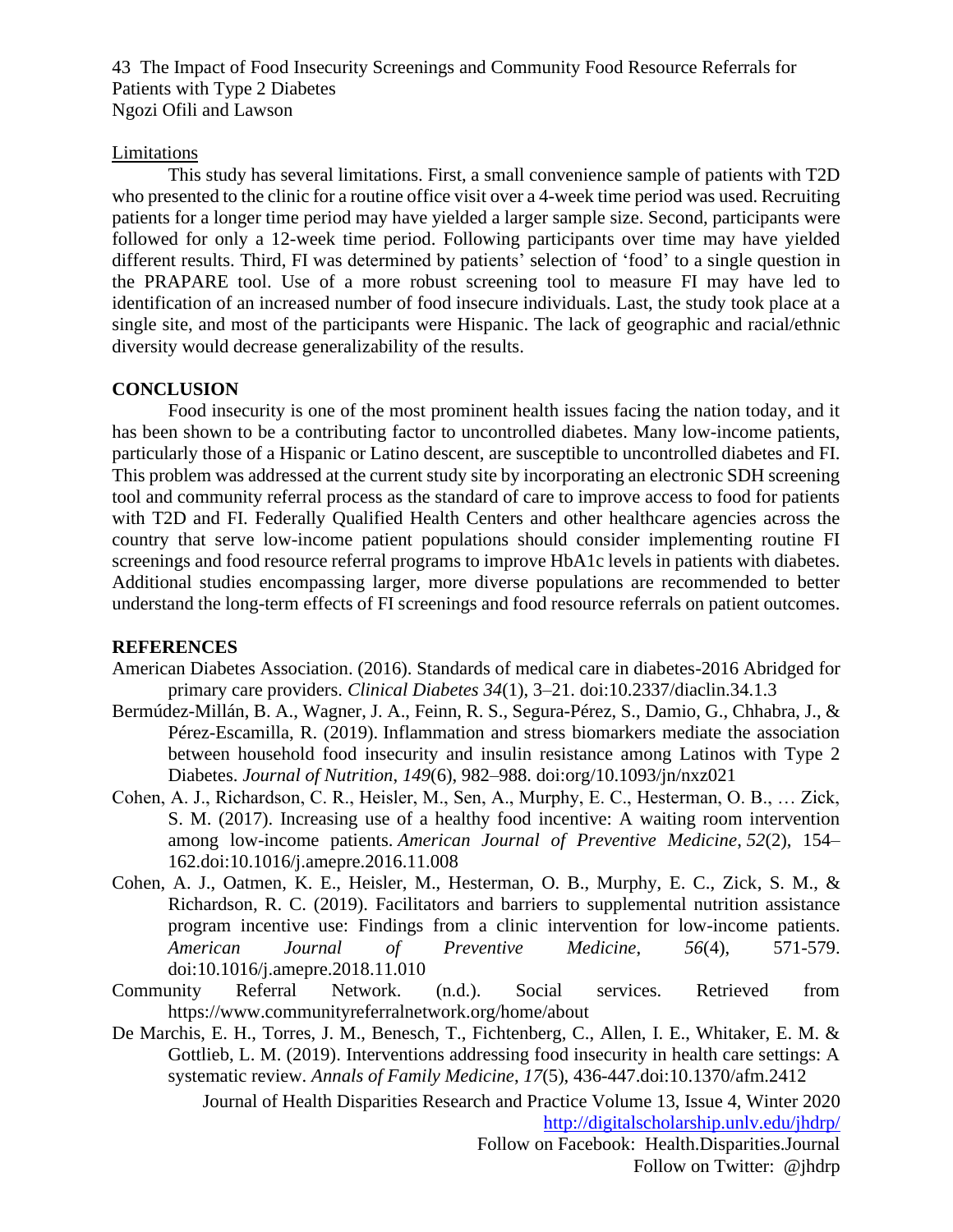- Gunderson, C., & Ziliak, J. P. (2015). Food insecurity and health outcomes. *Health Affairs, 34*(11), 1830-1839. doi:10.1377/hlthaff.2015.0645
- Heerman, W. J., Wallston, K. A., Osborn, C. Y., Bian, A., Schlundt, D. G., Barto, S. D., & Rothman, R. L. (2016). Food insecurity is associated with diabetes self-care behaviours and glycaemic control. *Diabetic Medicine*, *33*(6), 844–850. doi:10.1111/dme.12896
- Marpadga, S., Fernandez, A., Leung, J., Tang, A., Seligman, H., & Murphy, E. J. (2019). Challenges and successes with food resource referrals for food-insecure patients with diabetes. *The Permanente Journal*, *23*, 18-097. doi:10.7812/TPP/18-097
- Martel, M. L., Klein, L. R., Hager, K. A., & Cutts, D. B. (2018). Emergency department experience with novel electronic medical record order for referral to food resources. *Western Journal of Emergency Medicine: Integrating Emergency Care with Population Health*, *19*(2), 232– 237. doi:10.5811/westjem.2017.12.35211
- Moreno, G., Morales, L. S., Isiordia, M., de Jaimes, F. N., Tseng, C. H., Noguera, C. & Mangione, C. M. (2015). Latinos with diabetes and food insecurity in an agricultural community. *Medical Care, 53*(5), 423–429. doi:10.1097/MLR.0000000000000348
- National Association of Community Health Centers. (2019a). *PRAPARE: Protocol for responding to and assessing patients' assets, risks, and experiences.* Retrieved from <http://www.nachc.org/research-and-data/prapare/>
- National Association of Community Health Centers. (2019b). *PRAPARE: Protocol for responding to and assessing patients' assets, risks, and experiences:* Validation using 8 "gold standard" stages of measure development. Retrieved from https://www.nachc.org/wpcontent/uploads/2019/10/prapare\_validation-fact-sheet-2019-9-26.pdf
- National Diabetes Statistics Reports, 2020. (2020). *Estimates of diabetes and its burden in the United States*. Retrieved from<https://www.cdc.gov/diabetes/> pdfs/data/statistics/nationaldiabetes-statistics-report.pdf
- Nguyen, A. L., Angulo, M., Haghi, L. L., Cruz, M., Nikroo, N., Peraza, S., … Mosqueda, L. A. (2016). A clinic-based pilot intervention to enhance diabetes management for elderly Hispanic patients. *The Journal of Health, Environment & Education*, *8*, 1–6. doi:10.18455/08001
- Shalowitz, M. U., Eng, J. S., McKinney, C. O., Krohn, J., Lapin, B., Wang, C. H., & Nodine, E. (2017). Food security is related to adult type 2 diabetes control over time in a United States safety net primary care clinic population. *Nutrition & Diabetes*, *7*(5), e277. doi:10.1038/nutd.2017.18
- Smith, S., Malinak, D., Chang, J., Perez, M., Perez, S., Settlecowski, E., … Aedo, S. (2016). Implementation of a food insecurity screening and referral program in student-run free clinics in San Diego, California. *Preventive Medicine Reports*, *5*, 134–139. doi:10.1016/j.pmedr.2016.12.007
- Thomas, B., Fitzpatrick, S., Sidani, S., & Gucciardi, E. (2018). Developing and implementing a food insecurity screening initiative for adult patients living with type 2 diabetes. *Canadian Journal of Diabetes***,** *42*(3), 257-262**.** [doi.org/10.1016/j.jcjd.2017.06.004](https://doi-org.libdata.lib.ua.edu/10.1016/j.jcjd.2017.06.004)